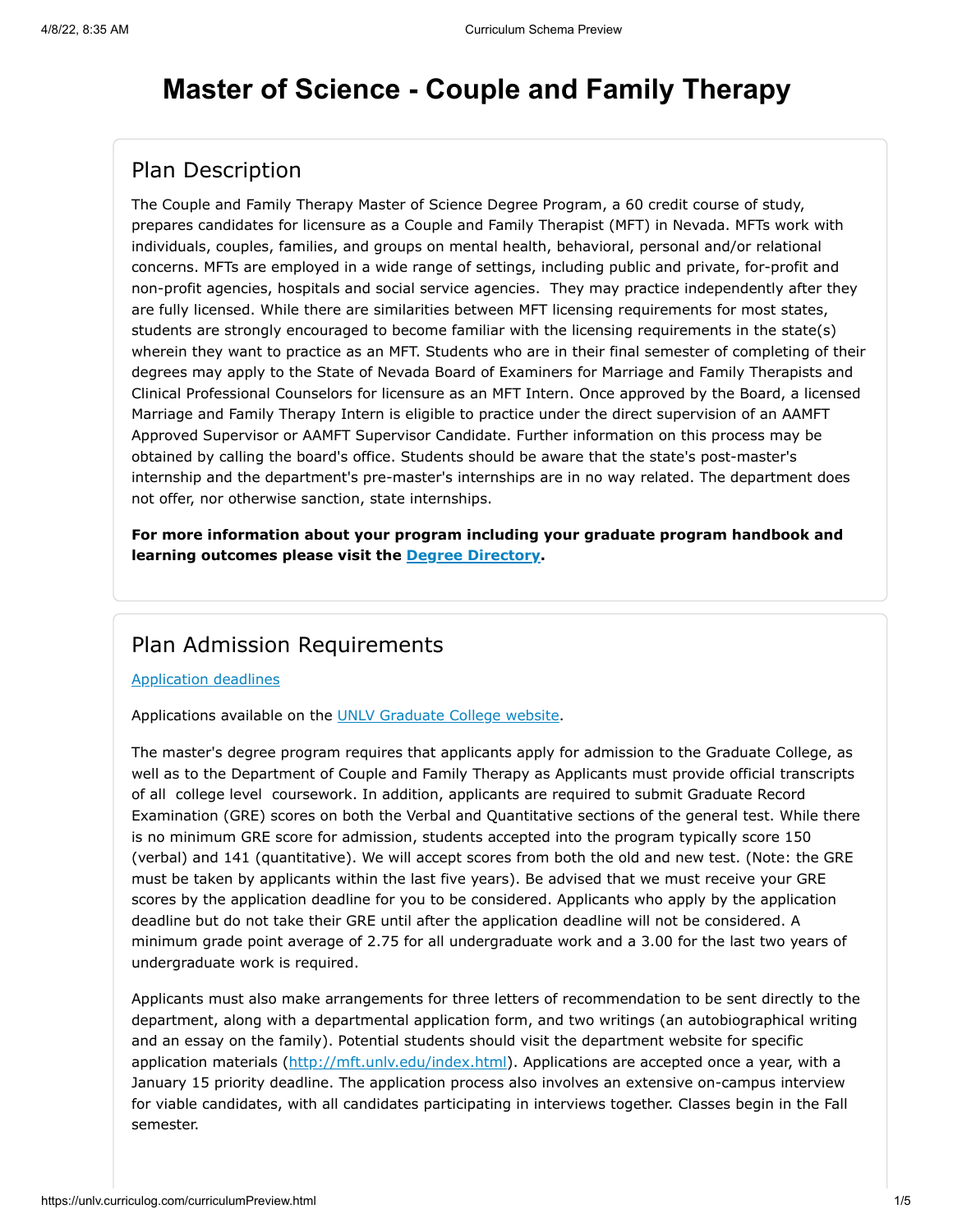Non-Degree Seeking Students interested in the program please refer to the Degrees Directory (implementation note: add link) for more information.

[All domestic and international applicants must review and follow the Graduate College Admission and](http://www.unlv.edu/graduatecollege/futurestudents) Registration Requirements.

*Students are accepted into a degree program as described in the Graduate Catalog. The faculty and corresponding sub-disciplines and sub-plans within the described programs are subject to change at any time.*

### Plan Requirements

*See Subplan Requirements below.*

[Suplan 1: Thesis](#page-1-0)

[Subplan 2: Non-Thesis](#page-3-0)

### Subplan 1 Requirements: Thesis

<span id="page-1-0"></span>Total Credits Required: 60

## Course Requirements

| Required Courses - Credits: 54                                       |   |
|----------------------------------------------------------------------|---|
| CFT 701 Introduction to Couple and Family<br>Therapy                 | 3 |
| CFT 719 Sexual Issues in Marriage and Family<br>Therapy              | 3 |
| CFT 720 Counseling Across the Lifespan                               | 3 |
| CFT 725 Diversity in Couple and Family Therapy                       | 3 |
| CFT 731 Substance Abuse in Couple and Family<br>Therapy              | 3 |
| CFT 759 Family Dynamics                                              | 3 |
| CFT 762 Diagnosis in Couple and Family Therapy                       | 3 |
| CFT 763 Family Systems Theory                                        | 3 |
| CFT 764 Principles and Practices of Marriage and<br>Family Therapy I | 3 |
| CFT 765 Principles and Practices of Couple and<br>Family Therapy II  | 3 |
| CFT 771 Ethical and Legal Issues in Couple and<br>Family Therapy     | 3 |
| CFT 773 Intermediate Couple and Family<br>Therapy Practicum          | 3 |
| CFT 776 Advanced Community Practicum                                 | 3 |
| CFT 777 Couples Counseling                                           | 3 |
|                                                                      |   |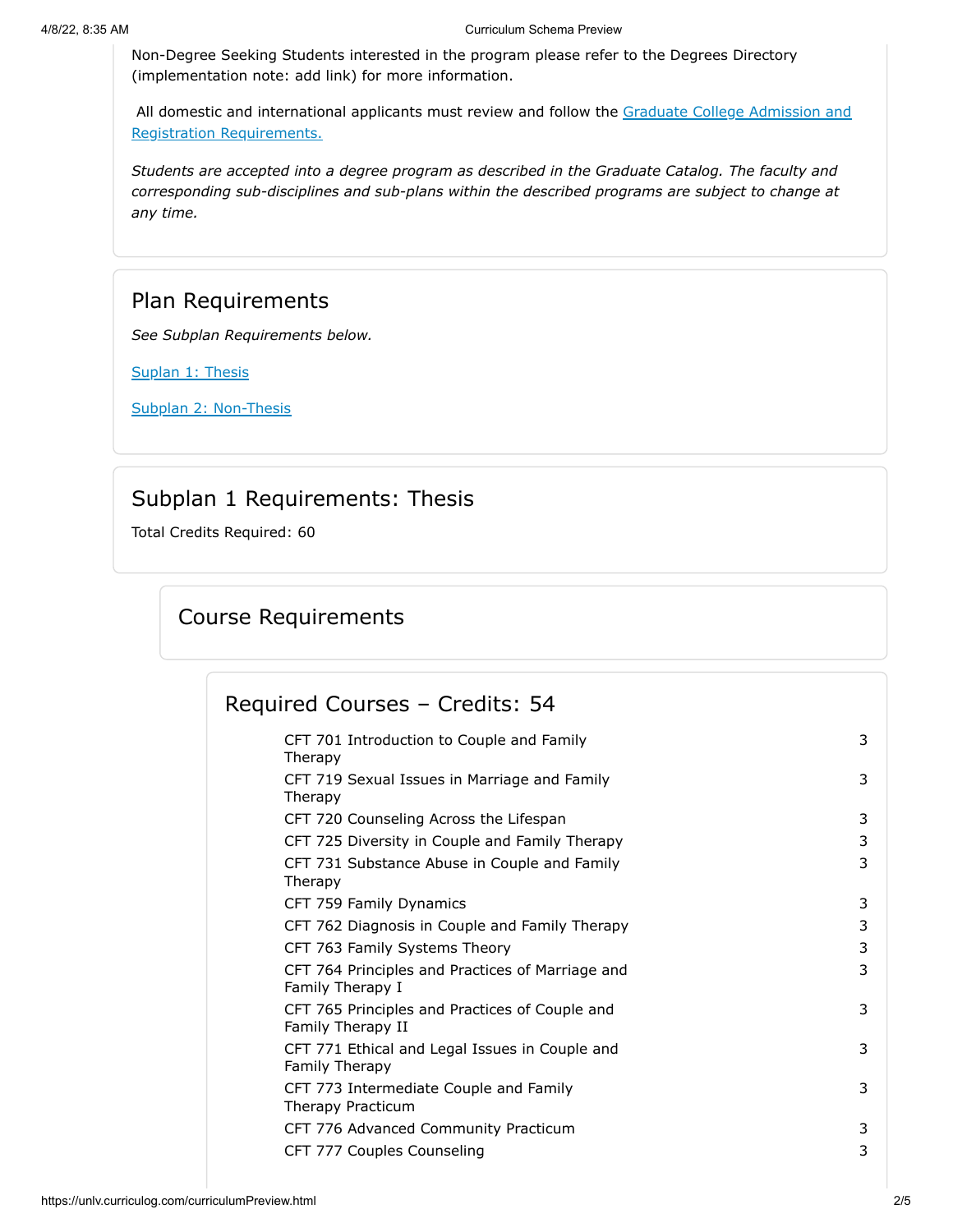CFT 779 Couple and Family Therapy Research Seminar

Thesis – Credits: 6

CFT 749 Thesis  $3 - 6$ 

### Degree Requirements

- 1. Have a cumulative grade point average of 3.00 or better in the program. Students who receive an F, or more than two Cs, will be separated from the program.
- 2. A grade of B or better is required in any practicum or internship or the course must be repeated.
- 3. Students are required to complete 6 credits of thesis.
- 4. In consultation with their advisor, a student will organize a thesis committee of at least three departmental members. In addition, a fourth member from outside the department, known as the Graduate College Representative, must be appointed. An additional committee member may be added at the student and department's discretion. Please see Graduate College policy for committee appointment guidelines.
- 5. Every student will be reviewed each semester to determine adequate progress and retention in the program.
- 6. The full time program is sequenced so that students take a certain number or courses or credits each semester, including summer. A student who does not follow the designated course sequence may lack prerequisites for their next courses, and, therefore, may need to wait for a course to be offered again in the next cycle. It is the responsibility of the student to discuss course sequencing and planned timing with their advisor. Not all courses are offered every semester or every year. There are many courses that are offered only once each calendar year. Thus, it is imperative that students take the recommended number of credits and stay in sequence in order for them to graduate in a timely manner.

### Graduation Requirements

- 1. The student must submit all required forms to the Graduate College as well as apply for graduation up to two semesters prior to completing their degree requirements.
- 2. The student must submit and successfully defend their thesis by the posted deadline. The defense must be advertised and is open to the public.
- 3. After the thesis defense, the student must electronically submit a properly formatted pdf copy of their thesis to the Graduate College for format check. Once the thesis format has been approved by the Graduate College, the student will submit the approved electronic version to ProQuest. Deadlines for thesis defenses, format check submissions, and the final ProQuest submission can be found [here.](https://www.unlv.edu/graduatecollege/graduation-deadlines)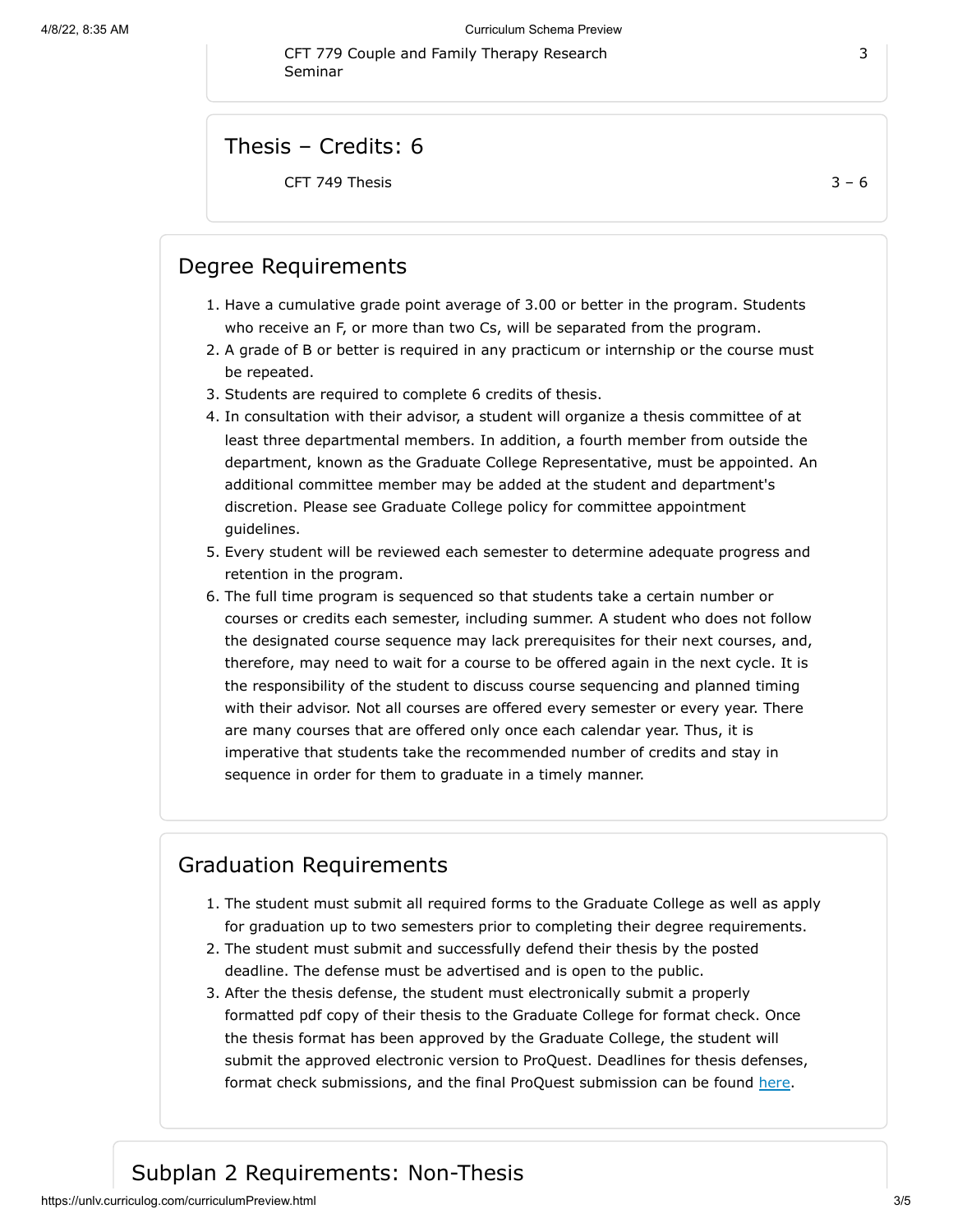<span id="page-3-0"></span>Total Credits Required: 60

Course Requirements

Required Courses – Credits: 54

| CFT 701 Introduction to Couple and Family<br>Therapy                 | 3 |
|----------------------------------------------------------------------|---|
| CFT 719 Sexual Issues in Marriage and Family<br>Therapy              | 3 |
| CFT 720 Counseling Across the Lifespan                               | 3 |
| CFT 725 Diversity in Couple and Family Therapy                       | 3 |
| CFT 731 Substance Abuse in Couple and Family<br>Therapy              | 3 |
| CFT 759 Family Dynamics                                              | 3 |
| CFT 762 Diagnosis in Couple and Family Therapy                       | 3 |
| CFT 763 Family Systems Theory                                        | 3 |
| CFT 764 Principles and Practices of Marriage and<br>Family Therapy I | 3 |
| CFT 765 Principles and Practices of Couple and<br>Family Therapy II  | 3 |
| CFT 771 Ethical and Legal Issues in Couple and<br>Family Therapy     | 3 |
| CFT 773 Intermediate Couple and Family<br>Therapy Practicum          | 3 |
| CFT 776 Advanced Community Practicum                                 | 3 |
| CFT 777 Couples Counseling                                           | 3 |
| CFT 779 Couple and Family Therapy Research<br>Seminar                | 3 |
|                                                                      |   |

Capstone Course – Credits: 6

CFT 750 Capstone 1 - 6

### Degree Requirements

- 1. Have a cumulative grade point average of 3.00 or better in the program. Students who receive an F, or more than two Cs, will be separated from the program.
- 2. A grade of B or better is required in any practicum or internship or the course must be repeated.
- 3. Students prepare a portfolio with either a clinical focus or research focus and are required to complete 6 credits of capstone.
- 4. Every student will be reviewed each semester to determine adequate progress and retention in the program.
- 5. The full time program is sequenced so that students take a certain number or courses or credits each semester, including summer. A student who does not follow the designated course sequence may lack prerequisites for their next courses, and,